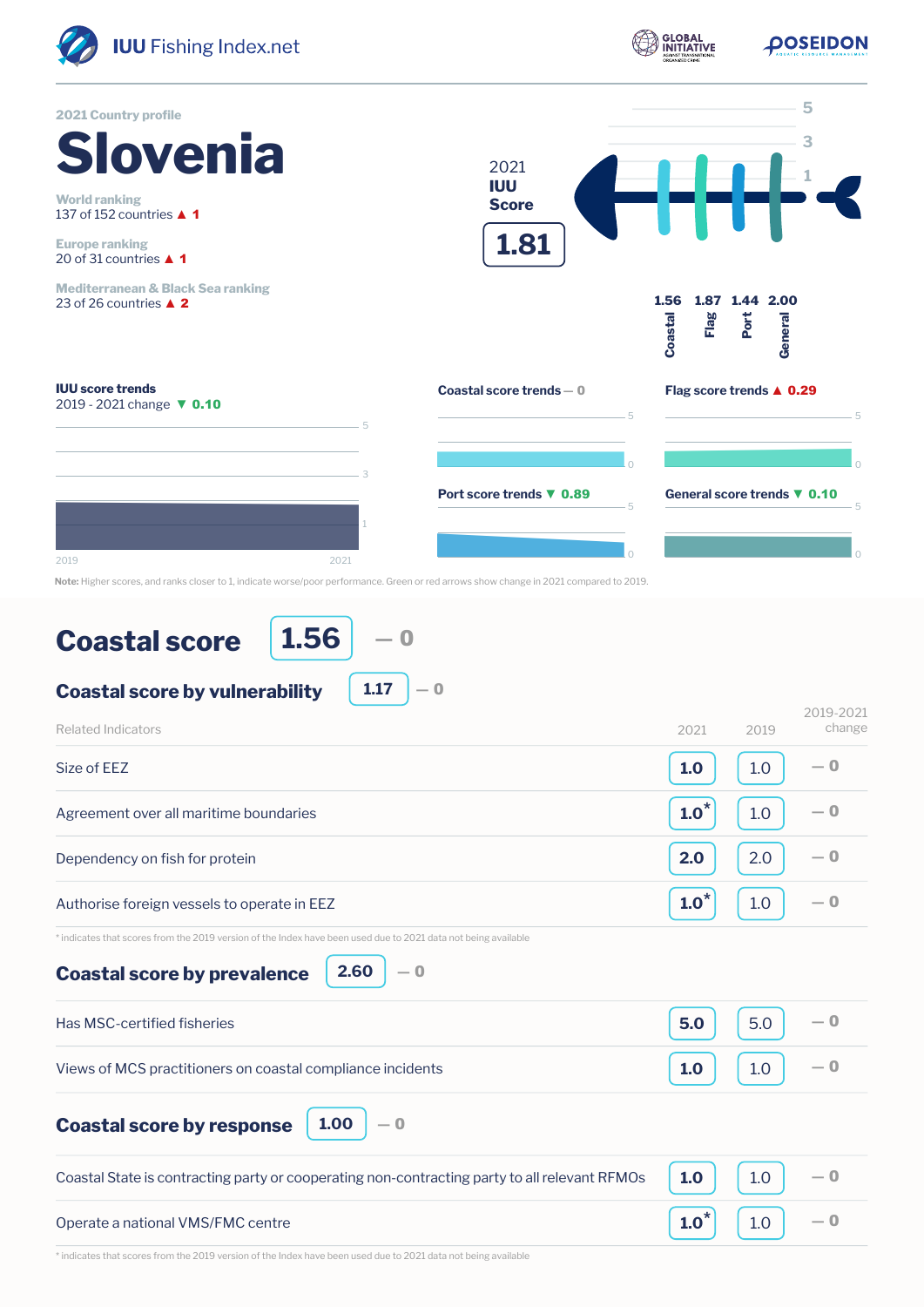| <b>IUU</b> Fishing Index.net                                                                                                                             | <b>GLOBAL</b><br>NITIATIVE | <b><i>DOSEIDON</i></b>      |  |
|----------------------------------------------------------------------------------------------------------------------------------------------------------|----------------------------|-----------------------------|--|
| $\blacktriangle$ 0.29<br>1.87<br><b>Flag score</b>                                                                                                       |                            |                             |  |
| $\triangle$ 2.00<br>3.00<br><b>Flag score by vulnerability</b>                                                                                           |                            |                             |  |
| <b>Related Indicators</b>                                                                                                                                | 2021                       | 2019-2021<br>change<br>2019 |  |
| Distant water vessels on RFMO RAVs                                                                                                                       | 4.0                        | $\blacktriangle$ 3.0<br>1.0 |  |
| Distant water vessels under several RFMOs                                                                                                                | 2.0                        | $\blacktriangle$ 1.0<br>1.0 |  |
| 1.00<br>$-0$<br><b>Flag score by prevalence</b>                                                                                                          |                            |                             |  |
| <b>Vessels on IUU lists</b>                                                                                                                              | 1.0                        | — 0<br>1.0                  |  |
| View of fisheries observers on flag state compliance incidents                                                                                           | 1.0                        | $-0$<br>1.0                 |  |
| Views of MCS practitioners on flag state compliance incidents                                                                                            | 1.0                        | — 0<br>1.0                  |  |
| 0.56<br>2.00<br><b>Flag score by response</b><br>v                                                                                                       |                            |                             |  |
| Accepted FAO Compliance Agreement                                                                                                                        | 1.0                        | $-0$<br>1.0                 |  |
| 口<br>Registered vessels with foreign or unknown ownership                                                                                                | not<br>available           | 4.0                         |  |
| Provision of vessel data for inclusion in Global Record                                                                                                  | 5.0                        | — 0<br>5.0                  |  |
| Compliance with RFMO flag state obligations                                                                                                              | 1.0                        | ▼ 1.0<br>2.0                |  |
| Flag State is contracting party or cooperating non-contracting party to all<br>relevant RFMOs                                                            | 1.0                        | — 0<br>1.0                  |  |
| Indicator 'Authorised vessel data provided to FAO HSVAR" used in 2019 has now changed to 'Registered vessels with<br>口<br>foreign or unknown ownership". |                            |                             |  |
| 0.89<br>1.44<br><b>Port score</b>                                                                                                                        |                            |                             |  |
| 2.00<br>Port score by vulnerability<br>2.00                                                                                                              |                            | 2019-2021                   |  |
| <b>Related Indicators</b>                                                                                                                                | 2021                       | change<br>2019<br>— 0       |  |
| Number of fishing ports                                                                                                                                  | 3.0                        | 3.0                         |  |
| Port visits by foreign fishing or carrier vessels                                                                                                        | 1.0                        | 5.0<br>▼ 4.0                |  |
| <b>Port score by prevalence</b>                                                                                                                          |                            |                             |  |
| Views of MCS practitioners on port compliance incidents                                                                                                  |                            | 1.0<br>1.0                  |  |
| View of fisheries observers on port compliance incidents                                                                                                 |                            | 1.0<br>1.0                  |  |